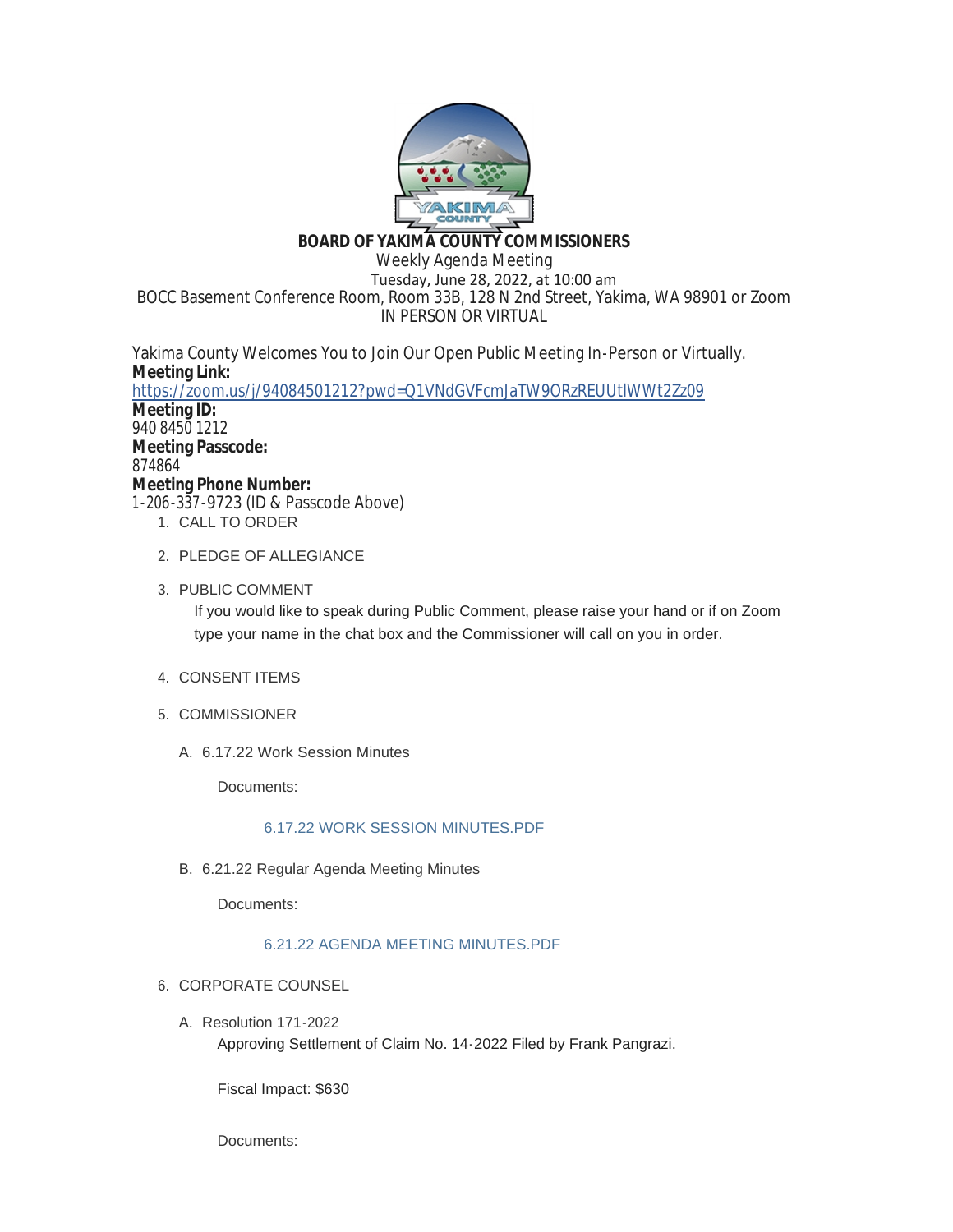## 7. COUNTY ROADS

A. Agreement 183-2022

Agreement with Albina Asphalt for the Purchase of Asphalt Emulsion for the Yakima County 2022 Bituminous Surface Treatment Program.

Fiscal Impact: \$500,000 in Materials for the Maintenance Budgeted BST Program

Documents:

## [BOCC 183-2022.PDF](https://www.yakimacounty.us/AgendaCenter/ViewFile/Item/4717?fileID=16316)

B. Agreement 184-2022

Agreement with Washington Crane and Hoist for Overhead Crane Inspection, Repair, and Maintenance for the ER&R Department.

Fiscal Impact: Estimated Annual Cost Not to Exceed \$34,999

Documents:

## [BOCC 184-2022.PDF](https://www.yakimacounty.us/AgendaCenter/ViewFile/Item/4718?fileID=16317)

### FACILITIES SERVICES 8.

A. Agreement 187-2022

Agreement with Bestebreur Bros. Construction Inc. for the Yakima County Main Jail Sidewalk Repair Project.

Fiscal Impact: \$29,387.21

Documents:

### [BOCC 187-2022.PDF](https://www.yakimacounty.us/AgendaCenter/ViewFile/Item/4723?fileID=16320)

### 9. HUMAN RESOURCES

Resolution 174-2022 A. Adopting 2022 Attorney Pay Plans.

Fiscal Impact: Please see attached Exhibits

Documents:

### [174-2022.PDF](https://www.yakimacounty.us/AgendaCenter/ViewFile/Item/4734?fileID=16323)

B. Resolution 175-2022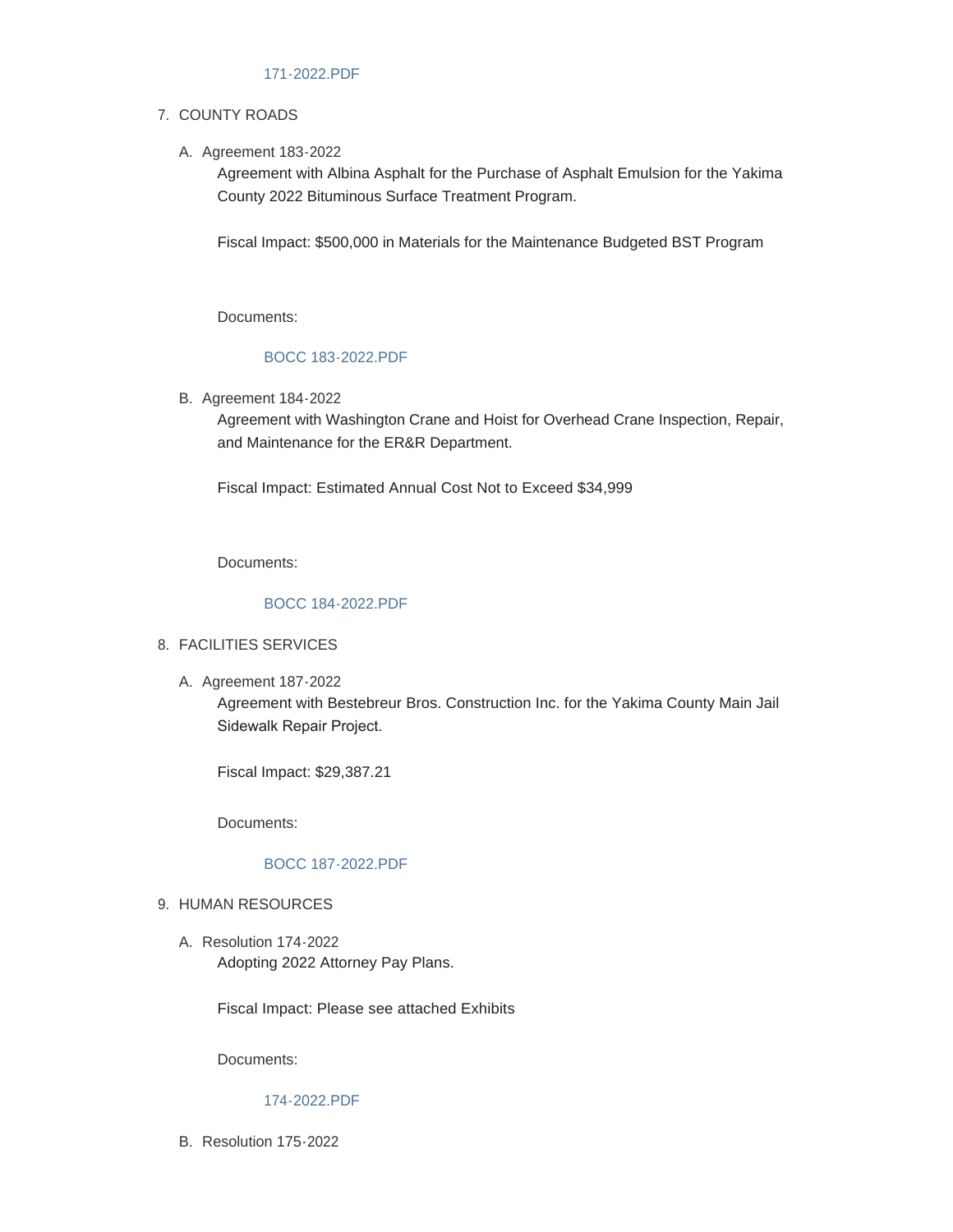Adopting 2022 Pay Plans for Non-Represented Employees for Yakima County.

Fiscal Impact: Please see attached Exhibits

Documents:

### [175-2022.PDF](https://www.yakimacounty.us/AgendaCenter/ViewFile/Item/4735?fileID=16324)

C. Resolution 176-2022 Adopting 2022 Direct Report Pay Plans.

Fiscal Impact: Please see attached Exhibits

Documents:

#### [176-2022.PDF](https://www.yakimacounty.us/AgendaCenter/ViewFile/Item/4736?fileID=16325)

D. Resolution 177-2022

Additions/Deletions to Budgeted Positions in Department 220 (Sheriff's Office), Department 440 (District Court), and Fund 580 (Facilities Services).

Fiscal Impact: Funding of the Changes will be Absorbed within the Existing Department Budget Levels for 2022

Documents:

#### [177-2022.PDF](https://www.yakimacounty.us/AgendaCenter/ViewFile/Item/4737?fileID=16326)

E. Agreement 188-2022

Agreement with Matrix Claims Management Inc. (DBA The Matrix Companies/Ascent Risk Management) for Unemployment Compensation Services.

Fiscal Impact: Please see attached Contract

Documents:

#### [188-2022.PDF](https://www.yakimacounty.us/AgendaCenter/ViewFile/Item/4738?fileID=16327)

### 10. PUBLIC SERVICES

A. Agreement 185-2022

Agreement with WEST Consultants Inc. to Conduct a Hydrologic and Hydraulic Analysis that will Support the Update of the Lower Naches River Flood Insurance Rate Maps.

Fiscal Impact: Total amount for this Agreement is \$163,239.00. \$135,000 is covered by an existing grant agreement between Yakima County Public Services: Water Resources and the Department of Ecology (SEAFCAAC-2123-YaCoPS-00012). The remaining \$28,239 will be covered utilizing Flood Control Zone District (FCZD) funds.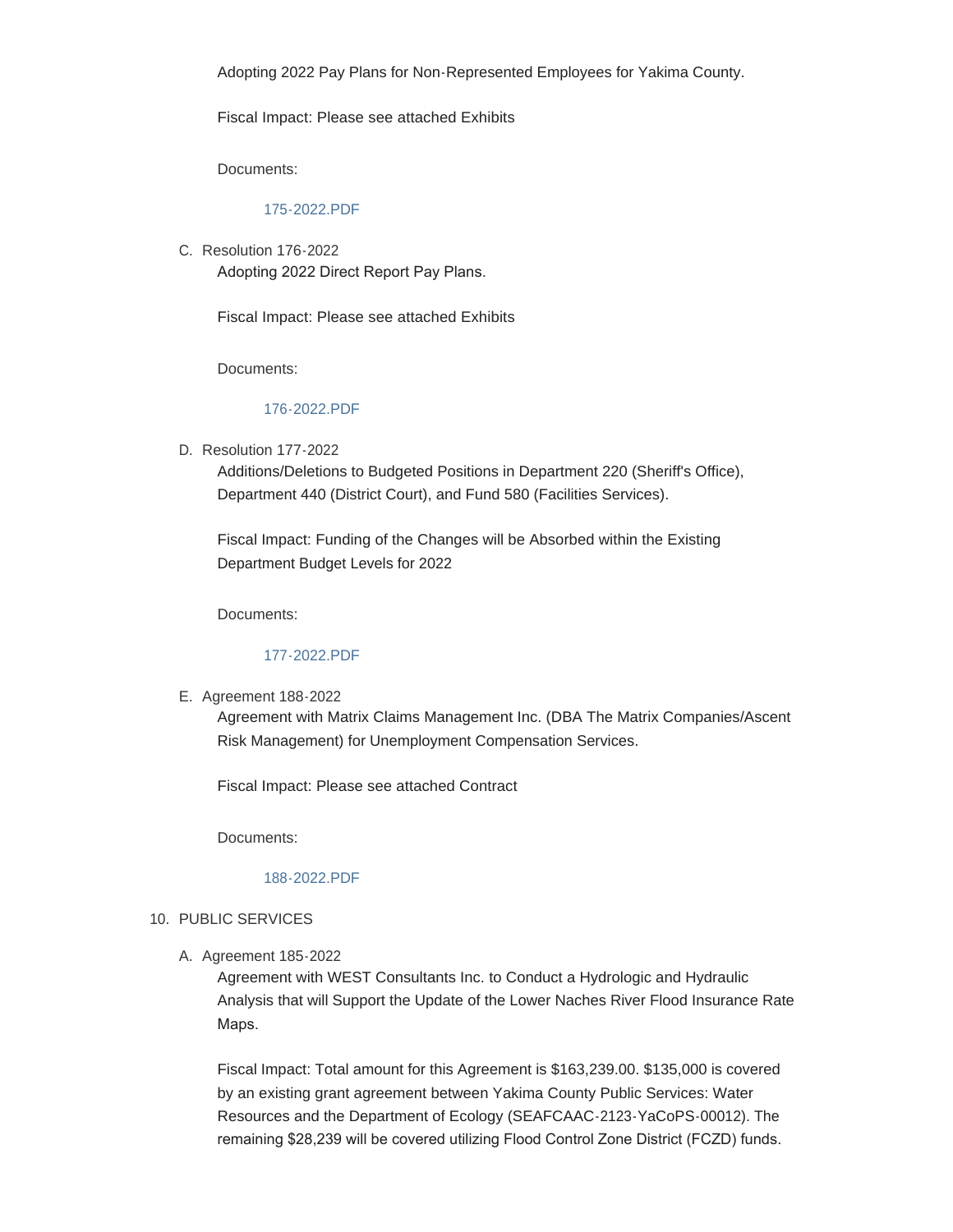Documents:

### [BOCC 185-2022.PDF](https://www.yakimacounty.us/AgendaCenter/ViewFile/Item/4720?fileID=16319)

B. Agreement 186-2022

Agreement with Aspect Consulting LLC for On-Call Water Resources-Related Engineering Services.

Fiscal Impact: Not to Exceed \$300,000 Over a Three Year Term

Documents:

## [BOCC 186-2022.PDF](https://www.yakimacounty.us/AgendaCenter/ViewFile/Item/4719?fileID=16318)

## 11. SUNCOMM 911 COMMUNICATIONS

A. Agreement 182-2022

 Agreement with the Washington State Military Department State Enhanced 911 Coordination Office for Reimbursement of Expenses in Operating the 911 Call Center.

Fiscal Impact: Yakima County to Receive \$47,339

Documents:

## [BOCC 182-2022.PDF](https://www.yakimacounty.us/AgendaCenter/ViewFile/Item/4708?fileID=16315)

### 12. REGULAR AGENDA

Resolution 172-2022 A.

Appointment of Consumer of Public Health to the Yakima Health District Board of Health.

Fiscal Impact: \$0

Documents:

### [172-2022.PDF](https://www.yakimacounty.us/AgendaCenter/ViewFile/Item/4724?fileID=16321)

B. Resolution 173-2022

Appointment of Other Community Stakeholder to the Yakima Health District Board of Health.

Fiscal Impact: \$0

Documents:

## [173-2022.PDF](https://www.yakimacounty.us/AgendaCenter/ViewFile/Item/4725?fileID=16322)

13. NEW BUSINESS